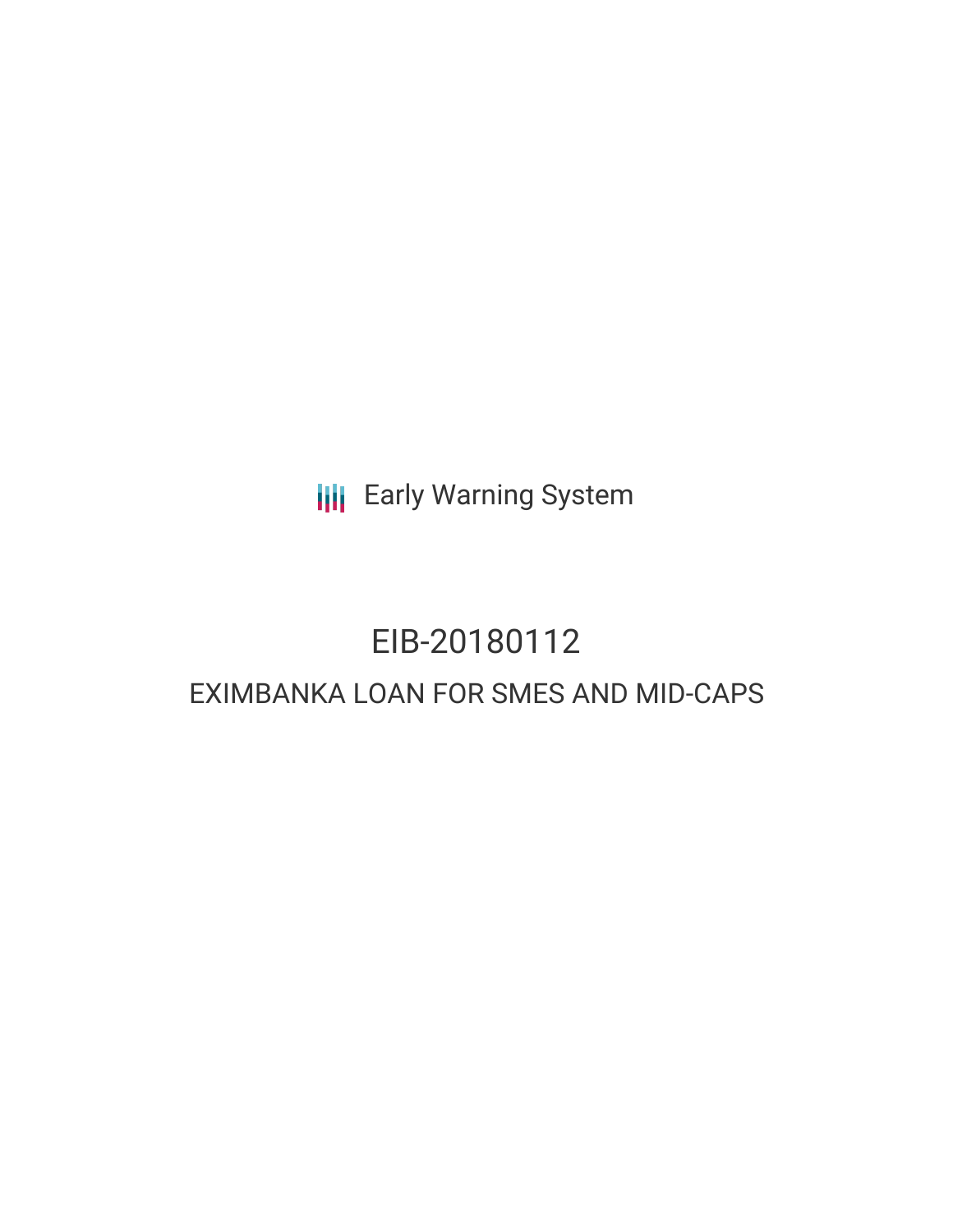

## **Quick Facts**

| <b>Countries</b>               | Slovakia                                     |
|--------------------------------|----------------------------------------------|
| <b>Financial Institutions</b>  | European Investment Bank (EIB)               |
| <b>Status</b>                  | Proposed                                     |
| <b>Bank Risk Rating</b>        | U                                            |
| <b>Borrower</b>                | EXPORTNO-IMPORTNA BANKA SLOVENSKEJ REPUBLIKY |
| <b>Sectors</b>                 | Finance                                      |
| <b>Investment Type(s)</b>      | Loan                                         |
| <b>Investment Amount (USD)</b> | $$61.86$ million                             |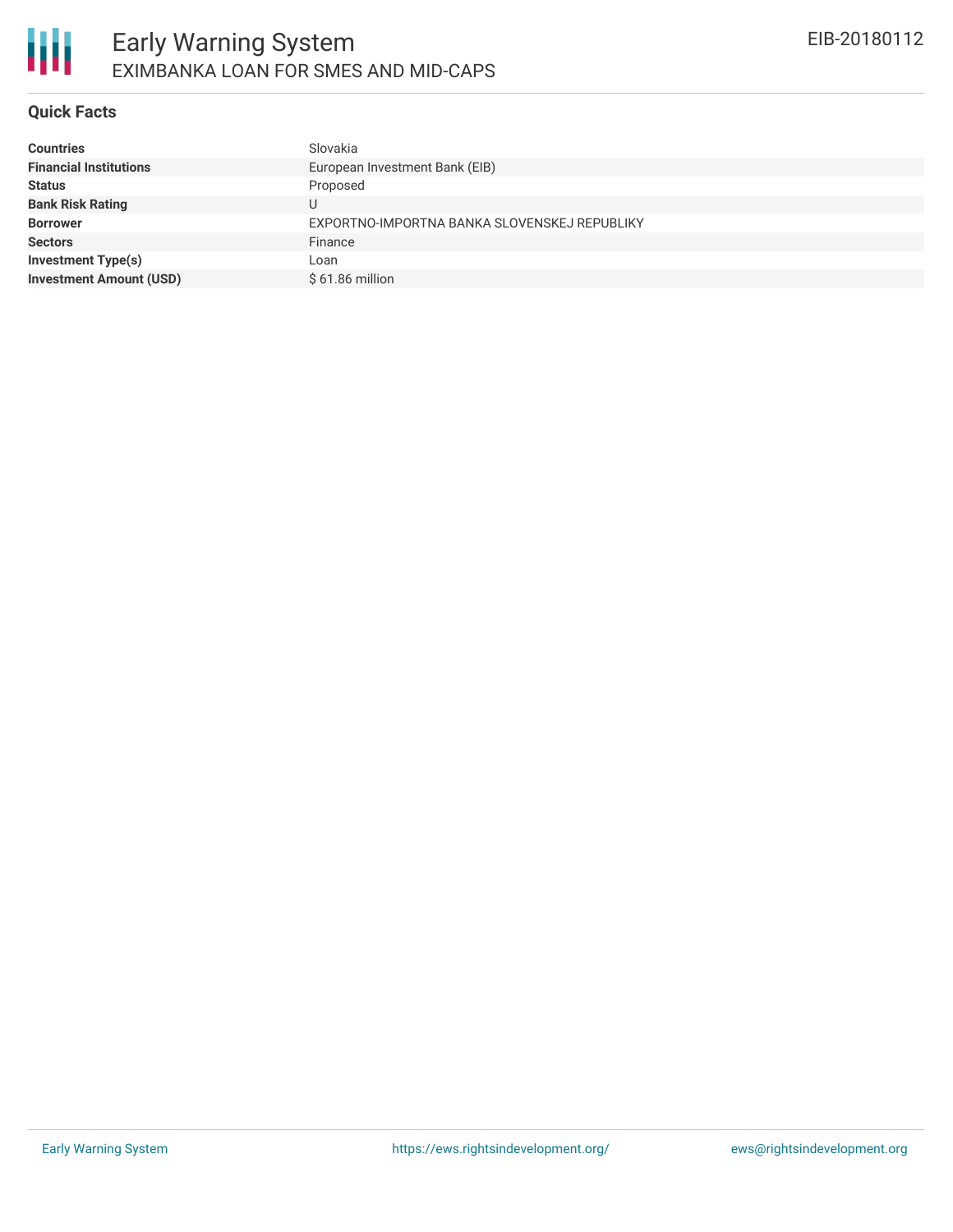

# **Project Description**

This project provides funding to the Eximbanka SR for lending to export-oriented small and medium-sized enterprises (SMEs) and mid-caps in the Slovak Republic.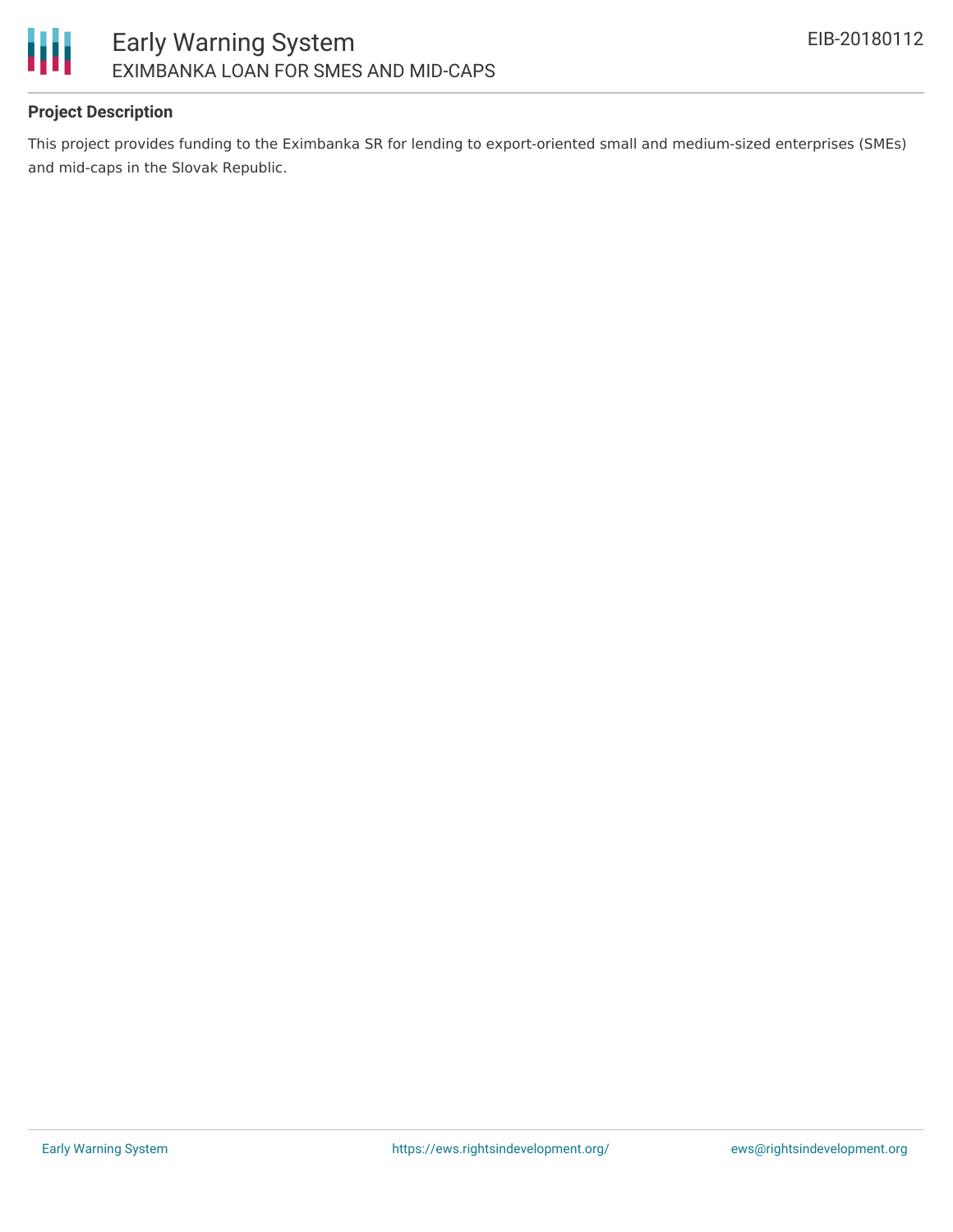#### **Investment Description**

European Investment Bank (EIB)

### **Financial Intermediary**

Financial Intermediary: A commercial bank or financial institution that receives funds from a development bank. A financial intermediary then lends these funds to their clients (private actors) in the form of loans, bonds, guarantees and equity shares. Financial intermediaries include insurance, pension and equity funds. The direct financial relationship is between the development bank and the financial intermediary.

[EXIMBANKA](file:///actor/831/) SR (Financial Intermediary)